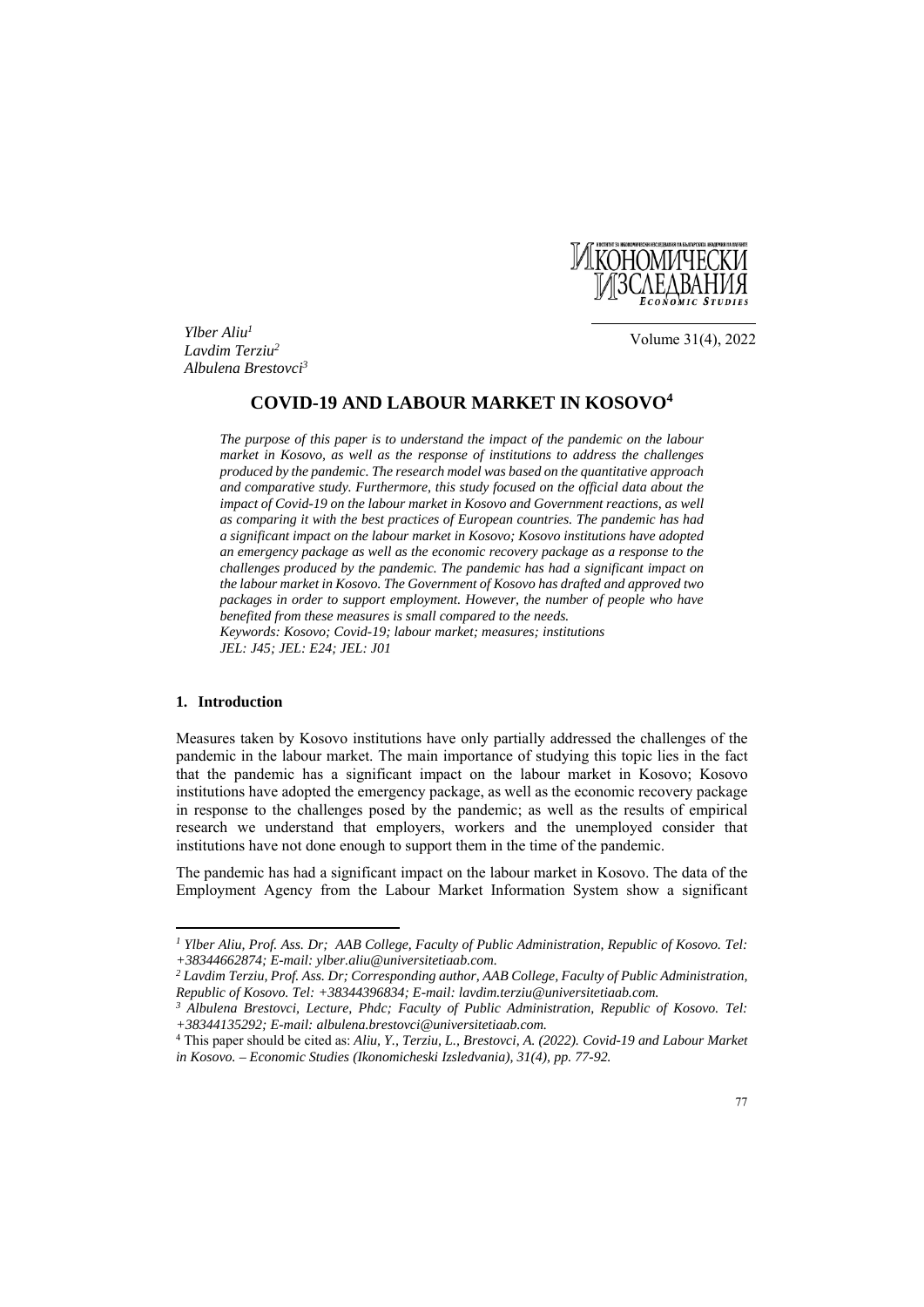increase in the number of jobseekers registered in the Employment Offices (Employment Agency [EA], 2020). Thus, the number of jobseekers registered in the Employment Offices by the end of June 2020 is 75,939, of which 35,246 are female, while 40,693 are male. While, mediations in regular employment due to the pandemic have been very low, in which case, in the period January – June mediated in regular employment through the Employment Offices are 897 people, of which 366 women, while 531 men (2020). The sector most affected by the pandemic in terms of employment is the wholesale and retail trade sector in this case the number of employees in this sector from 80 thousand at the beginning of the pandemic has dropped to 43 thousand. However, the extent of the impact of the pandemic on the labour market will be seen after the pandemic ends because many employers are now keeping workers on hold.

According to the quarterly assessment of the Central Bank of Kosovo, Kosovo's economy during 2020 is facing the economic and social crisis caused by the Covid-19 pandemic (Central Bank of Kosovo [CBK], 2020, p. 6). Restrictive measures on the movement of citizens and closure of certain economic activities have caused economic shock, broadcast by external channels as well as domestic demand. In particular, the structure of Kosovo's economy, which is highly dependent on foreign income (exports of services and remittances, which together account for close to one-third of GDP), make it very sensitive to this global shock.

Especially for Kosovo World Bank Group finds that:

- Kosovo was projected to grow by about 4 percent by 2020; however, due to the Covid-19 explosion, the economy is expected to shrink by 4.5 percent while services exports, public and private investment fall;
- If the outbreak is prolonged and control measures are maintained during the third quarter of 2020, the recession may be longer and the revenue shortage greater, limiting further policy response;
- The government has announced an incentive package of 2.8 percent of GDP to support affected citizens, businesses and professions. Proper targeting of this package remains essential in mitigating the economic, poverty and social impact of the crisis (World Bank Group [WBG], 2020, p. 19-24).

The main objectives of this paper are:

- Understanding and presenting the experiences by others countries in related with measures undertaken by the governments to addressing the effects of pandemic in labour market;
- Analyzes the challenges of the impact of pandemic in labour market in Kosovo;
- Researches the measures undertaken by the Government of Kosovo to addressing the effects of pandemic in labour market;
- Researches the number of jobseekers and unemployed people which have benefit from these measures.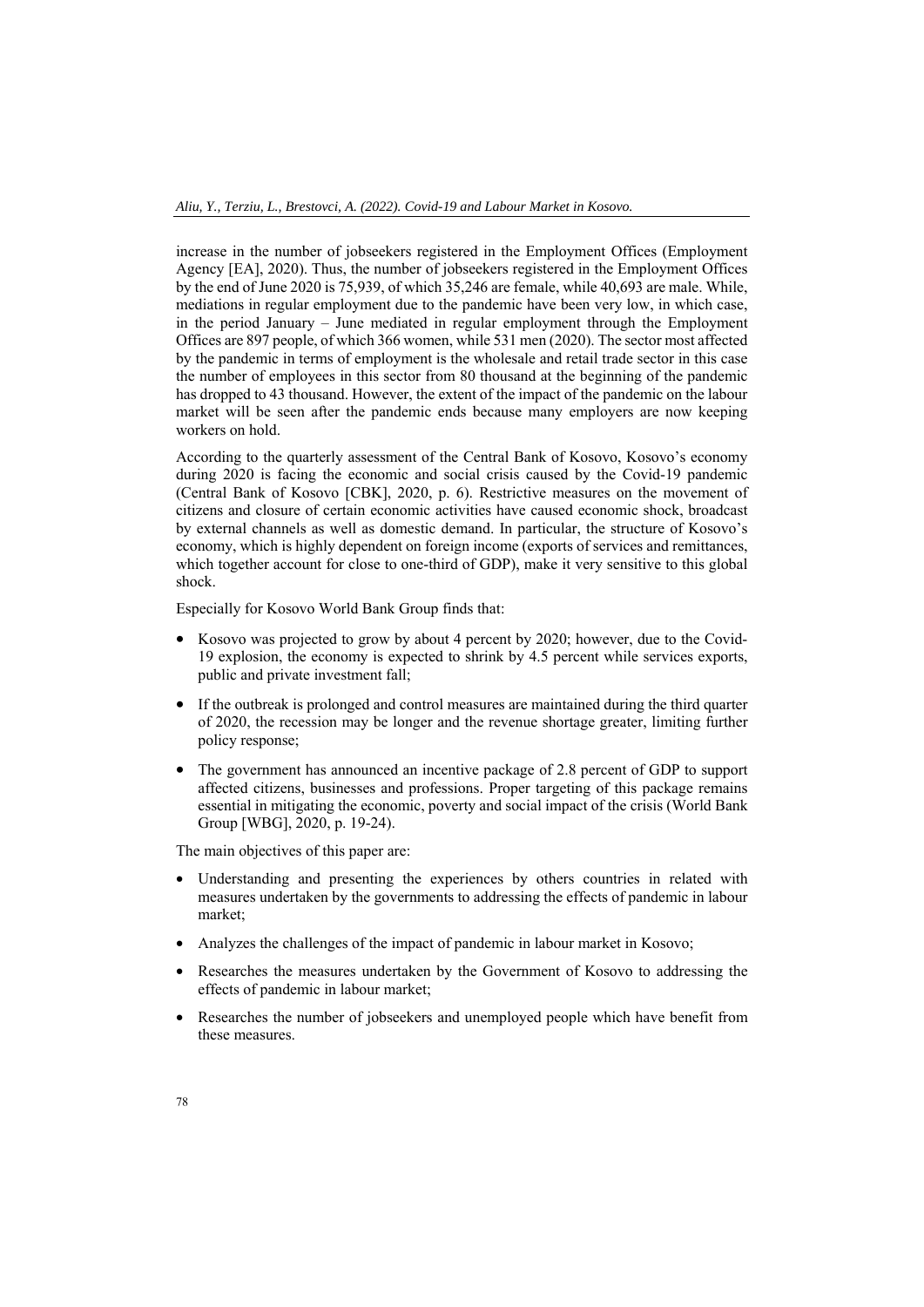The hypothesis of the paper is that:

 $\triangleright$  Number on jobseekers and unemployed people which have benefited by the two packages of Government to addressing the challenges of pandemic in labour market, is very low.

The subject of the paper is limited because the pandemic is going on and Government has undertaken other measures to help the people who have lost the job because the pandemic, as well as to help the jobseekers who have been unemployed even before the pandemic. Other measures adopted by the Government in 2021 and measures which are planning to approved until end of the year (2021) are not included in this paper.

## **2. Literature Review**

One of the main measures taken by almost all the world's governments to avoid spreading the virus and protect workers is to promote works from home. Organization for Economic Co-operation and Development and International Labour Organization find that "In order to promote a rapid shift towards work from home, governments took many measures to simplify its use, including financial and non-financial support for companies" (Organization for Economic Co-operation and Development [OECD] and International Labour Organization [ILO], 2020, p. 21). Another measure taken by Governments was to allow work within companies by restricting business activities to essential services by enforcing anti-virus standards (p. 22). Also, "Providing sickness benefits and paid leave for all workers is another measure taken by governments" (p. 23). However paid leave is an effective tool only in cases of limitation periods. Increasing the demand of many workers to provide family care, extending the duration of paid leave (parental leave) or providing financial means to pay for care services, as well as special measures to address the care needs of employee's essential service, many of whom are women (p. 24). Other measures taken by Governments were a combination of different measures, as well: job support subsidies (p. 25), liquidity support for businesses (p. 27), income support for workers who have lost their jobs through the selfemployment scheme (p. 29), employment services and training for jobseekers and workers (p. 32), promoting social dialogue (p. 33).

The Organization for Economic Co-operation and Development has found that the pandemic has affected almost all countries of the world and more than 50 million people worldwide. According to the OECD (2020) "In socio-economic terms governments are providing massive fiscal support to protect businesses, families and the population in need. Governments have spent more than \$ 12 trillion globally since March 2020" (p. 2). According to this study, "Many countries, including European Union countries, have reallocated public funds to crisis priorities by supporting health care, small and medium-sized enterprises, the population in need and crisis-stricken regions" (p. 2).

The institutions with the greatest responsibility for managing the consequences of the pandemic in the labour market are the public employment services. The International labour Organization (2020) has listed the main points of response of the Public Employment Services to the pandemic. The main points of this reaction are: "Active labour market policies and programs have been very important in helping workers and employers during the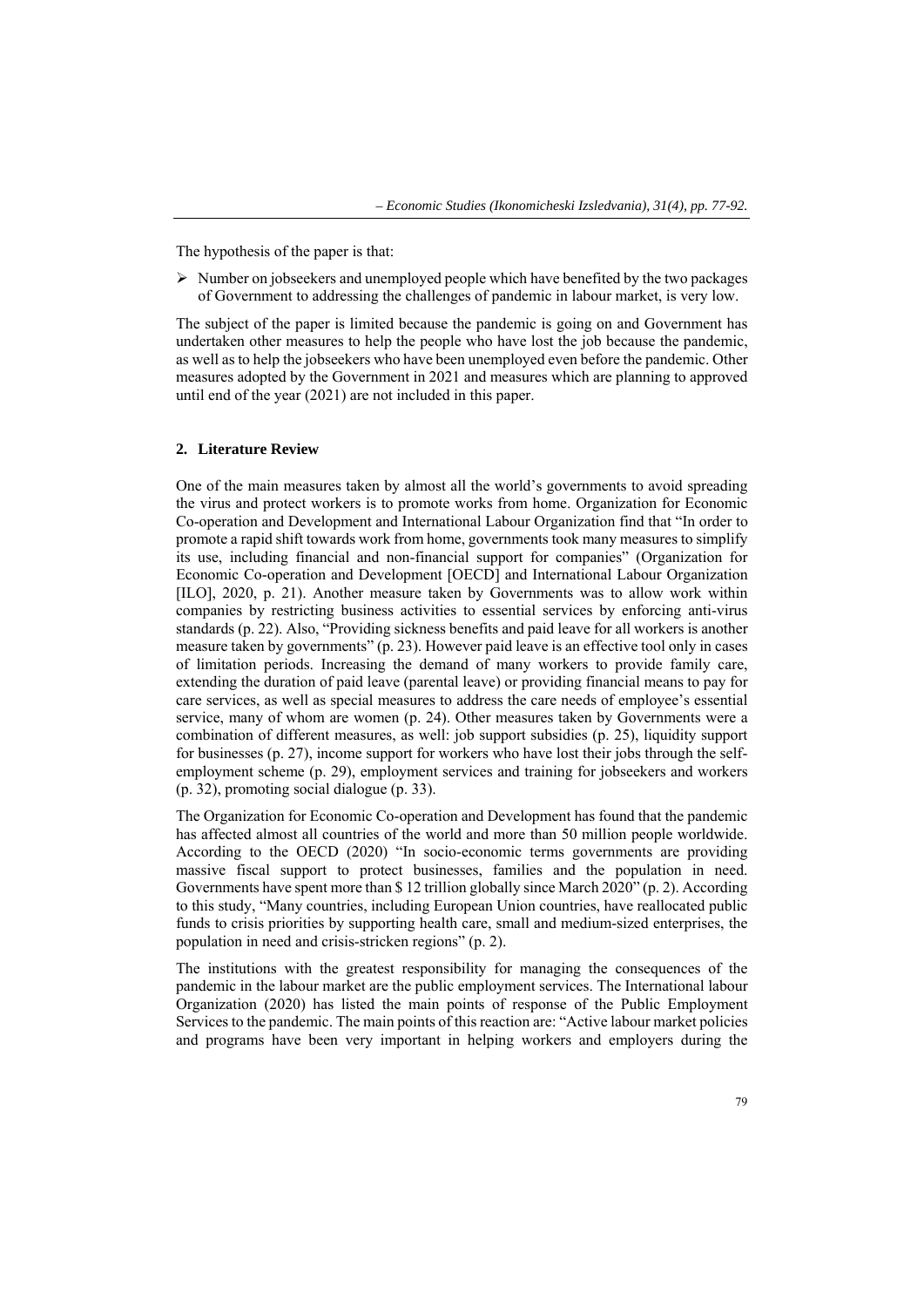pandemic; use of technology to adapt and facilitate the capacity of Public Services in providing employment services even during a pandemic; active labour market support is much more important when offered as an integrated package with other economic measures in business support, especially in countries with a high degree of informality in the labour market" (p. 1-2).

Kniffin et al. (2020) say that "The impacts of Covid-19 on workers and jobs across the globe have been dramatic" (p. 1). Blocking businesses and industries in order to stop the spread of the virus has produced unique and fundamental challenges for employers and workers. Thus, "At the level of individual workers affected by the closure overnight turned into: (a) workers from home; (b) essential workers as: medical staff and shop workers; (c) unemployed who are looking for 'equivalent' work or seeking unemployment benefit" (p. 4). Also Kaushik. M. and Guleria. N. (2020) says that closure during the pandemic "Has affected different sectors to varying degrees" (p. 1). For instance, "Airlines, hotels, manufacturing industry are completely banned and it will take a long time to get out of this situation, if it can ever come out" (p. 1). Consequently, millions of people in such sectors are likely to lose their jobs forever.

Seen as a whole, the pandemic has caused a massive rise in unemployment in western countries. According to Eichhrost, W., Marx, P., Rinne, U (2020) "Looking at the growth of unemployment during 2020, there has been a massive increase in countries like Spain and Sweden. This increase has been even greater in the US, while other countries saw a fairly moderate reaction to unemployment, e.g. France, Great Britain or Italy" (p. 2). Also, "Some countries have seen a massive decline in working hours in general, and in particular a massive increase in announcements for and short-term employment (although there is a lack of accurate data)" (p. 3). The United States is the most prominent case of a large increase in unemployment.

The United Kingdom has faced major difficulties in the labour market due to the pandemic. Dias, M., J, Robert., V, Fabien., X. Xiaowei (2020) have found that "The public health response to Covid-19 has led to a significant decline in job demand in many sectors of economic activity in the UK" (p. 32). The immediate policy response to the pandemic imposed the closure of entire sectors of the economy, including non-core retail businesses, hospitality and leisure, while air travel was halted mainly due to travel restrictions. "The initial policy response has focused on softening the blow to the finances of families and allowing the majority of workers and firms to resume their original activities once the crisis is mitigated" (p. 32).

France has mobilized various measures to address the challenges posed by the pandemic in the labour market. The French government has approved measures for active workers, the unemployed and those suffering from the pandemic. The wage subsidy is one of the main measures. Tatiana (2020) finds that "Under this type of scheme, the suspension of employment contracts is combined with the maintenance of a part of the remuneration (70% of the gross remuneration, 84% of the net remuneration) paid by the state. Employers must advance the payment of wages, with the state paying its assistance later" (p. 28). The next measure is unemployment support. The government has adopted new rules on unemployment benefits. The purpose of these new rules is to enable those who were in the scheme before the start of the pandemic to continue to benefit, and to strengthen the rules for new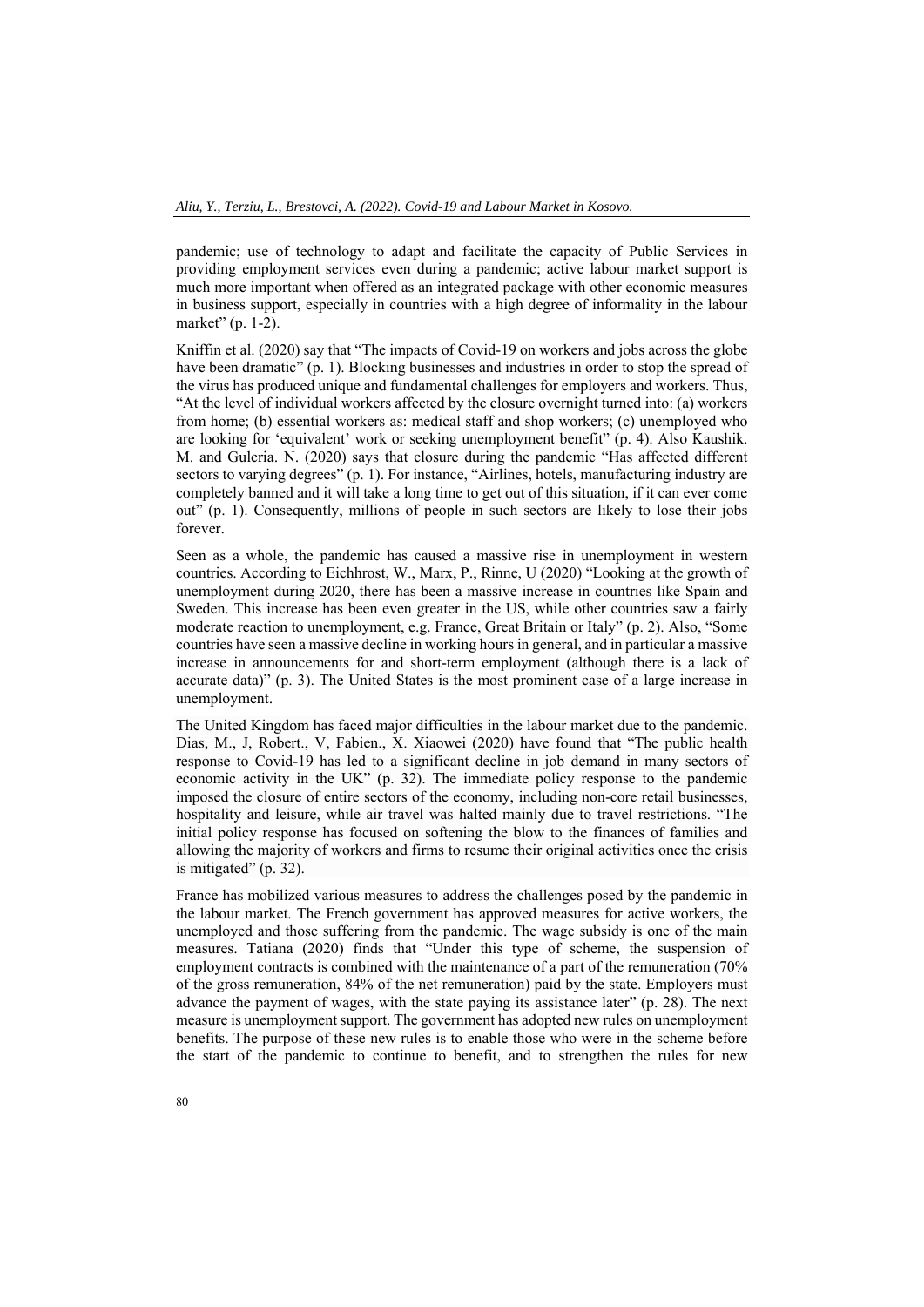beneficiaries. Another measure is the payment to persons affected by the pandemic. "Persons affected by the Covid-19 virus are entitled to receive replacement income from social security and more specifically from health insurance" (p. 28).

The Federal Government of Germany has adopted a number of different measures to support the labour market. Occupational health and safety measures. Adam, Christian (2020) find that "1. Workplace adjustment. 2. Toilets, food and rest facilities. 3. Ventilation. 4. Infection control measures for construction sites, farms, field service personnel, etc. 5. Infection control measures for collective workplaces. 6. Work from home. 7. Business trips and meetings. 8. Distance. 9. Equipment and tools. 10. Organization of schedules and working hours. 11. Storage and cleaning of work clothes, etc." (p. 293). The extension of working hours in the health sector, reduction of working hours in other sectors, part-time work (750,000 companies have stated that they worked part-time during 2020), Continuous payment in case of illness of workers (person suffering from covid is released from work while maintaining the right to compensation), child care (if the child is infected or if the children are attending school from home and the parent needs to take care of them), quarantine and prohibition of professional activities (in which caseworkers are paid if there are official decisions to terminate work), etc.

Austria has taken measures to mitigate the negative effects of the pandemic on the labour market. Rene, Thomas (2020) find that "The main components can be summarized as follows: (i) a  $\epsilon$ 15 billion 'Corona support fund', targeted at all firms, (ii) a  $\epsilon$ 2 billion 'difficulty fund', aimed at the self-employed, independent professionals and small enterprises, (iii) guarantees and postponement of tax liabilities for businesses, and (iv) 'Covid-19 short-term work scheme with an initial budget of around €12 billion. Measures (i)-(iii) addressed to businesses that have little or no income due to crisis. All measures were announced as methods to keep the business functioning and capable of securing employment" (p. 15).

The pandemic has hit the labour market in Italy very hard. The Italian government has taken a number of measures to mitigate the impact of the pandemic on the labour market. Marco (2020) found that some of the measures taken by the Italian government are: "Parental leave – as a result of the temporary closure of schools, public and private sector employees and self-employed workers caring for children under the age of 12 or with disabilities were entitled to up to 15 days paid leave for both parents; Temporary ban on dismissal – employers banned from taking collective redundancies; work from home; measures to protect health and safety at work; development of social dialogue during the emergency phase" (pp. 309-311).

Wage subsidies and various tax incentives for employers are the main measures taken by the Government of Croatia to address the challenges in the labour market after the pandemic (Ivana, 2020, p. 1). Slovenia has adopted a series of measures to meet the challenges of the pandemic in the labour market, such as: work from home, partial re-securing of workers' salaries for workers temporarily fired due to closure, deferral of payment of taxes and tax contributions, basic income for self-employed persons, etc. (Barbara, 2020, p. 1). The Government of Montenegro also took measures to manage the difficulties caused by the pandemic in the labour market, but these measures were not consulted with the social partners (ILO, 2020, p. 8).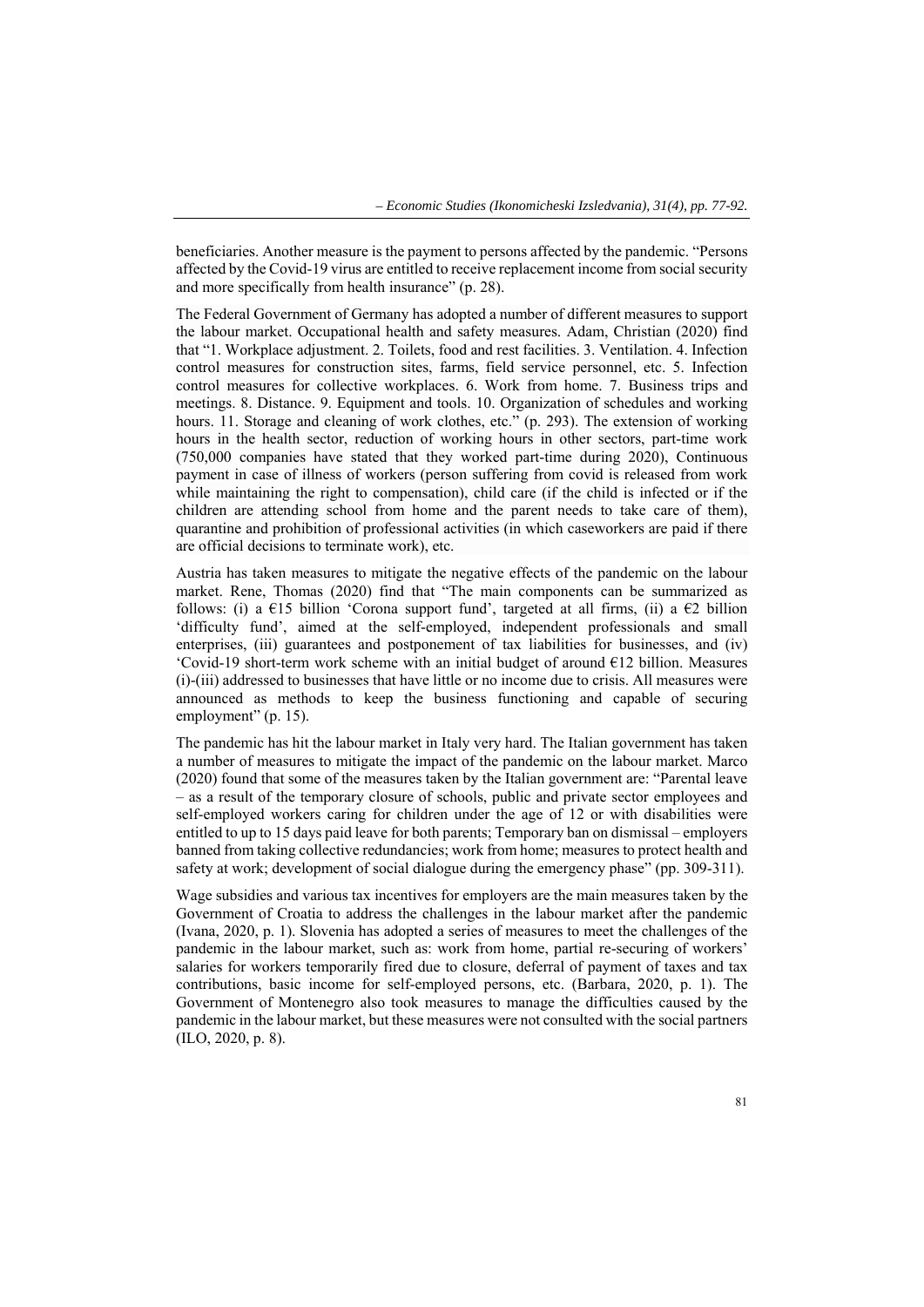Canada is one of the countries where there has been a drastic reduction in employment due to the pandemic. According to Lemieux, Th., Milligan, K., Schirle, T., Skuterud, M., (2020) "Covid-19 has caused a decrease of 32% of the total weekly hours worked between February and April 2020 and a decrease of 15% of employment" (p. 2). Almost half of the job losses can be attributed to low-income workers. The biggest losses can be attributed to the industries and professions most affected by closures (accommodation and food services) and workers who are younger, paid every hour and who are not union members.

The Australian labour market has also been severely affected by the pandemic. Borland and Charlton (2020) find that "After a sharp one-month drop in working hours from March to April during closing, this was followed by May-June by the largest increase of one month in working hours after opening" (p. 316). We have argued that what happened in the Australian labour market from March to June is best understood by looking at key executives – first, the impact of the pandemic on household spending through government business constraints and consumers voluntarily withdrawing from activities in which they perceive themselves at risk of contracting the virus; and second, the government response, and especially the job retention program.

India is one of the countries that have faced great difficulties in the labour market due to the pandemic. Walter (2020) said that "As an immediate measure of support during the blockade, the Indian Government had secured a package of US \$ 25 billion, about 0.8% of GDP. Reserve Bank of India has taken steps to release about \$ 18 billion in liquidity to the banking system" (2020). In addition, an economic stimulus package was announced as part of the 'Self-Support Mission' project, amounting to INR 20 trillion (about 10% of GDP).

Psychologically, the pandemic has affected the labour market in several dimensions. According to Trougakos, Chawla, McCarthy (2020), "The Covid-19 pandemic has disrupted the lives of workers across the globe, yet it makes little sense how Covid-19 health anxiety (CovH anxiety) – that is, feelings of fear and intimidation about having or contracting Covid-19 – affects in critical work, home and health outcomes" (2020).

The Covid pandemic will radically transform the job market globally. Fana, Perez, Enrique (2020) find that "The Covid crisis is so deep that it will not only radically affect the labour markets in the short and medium term, but can also profoundly change the way of organizing the work" (p. 402). Telework will transform the labour market and replace the classic form of work with the physical presence of workers in the workplace, but this will not be the only transformation. This is because "Early evidence from Italy suggests that industries that employ more robots per worker in production tend to exhibit a lower risk of infection due to Covid-19" (p. 402). Automation can be accelerated after the crisis as it can be used as a strategy to minimize health risks while maintaining production and economic activity.

### **3. Methodology**

The data presented in the paper are taken by institutions and are administrative data. Administrative data is the data by Government and Ministries collect about their operations. It includes data for routine operations regarding the impact of the pandemic on the labour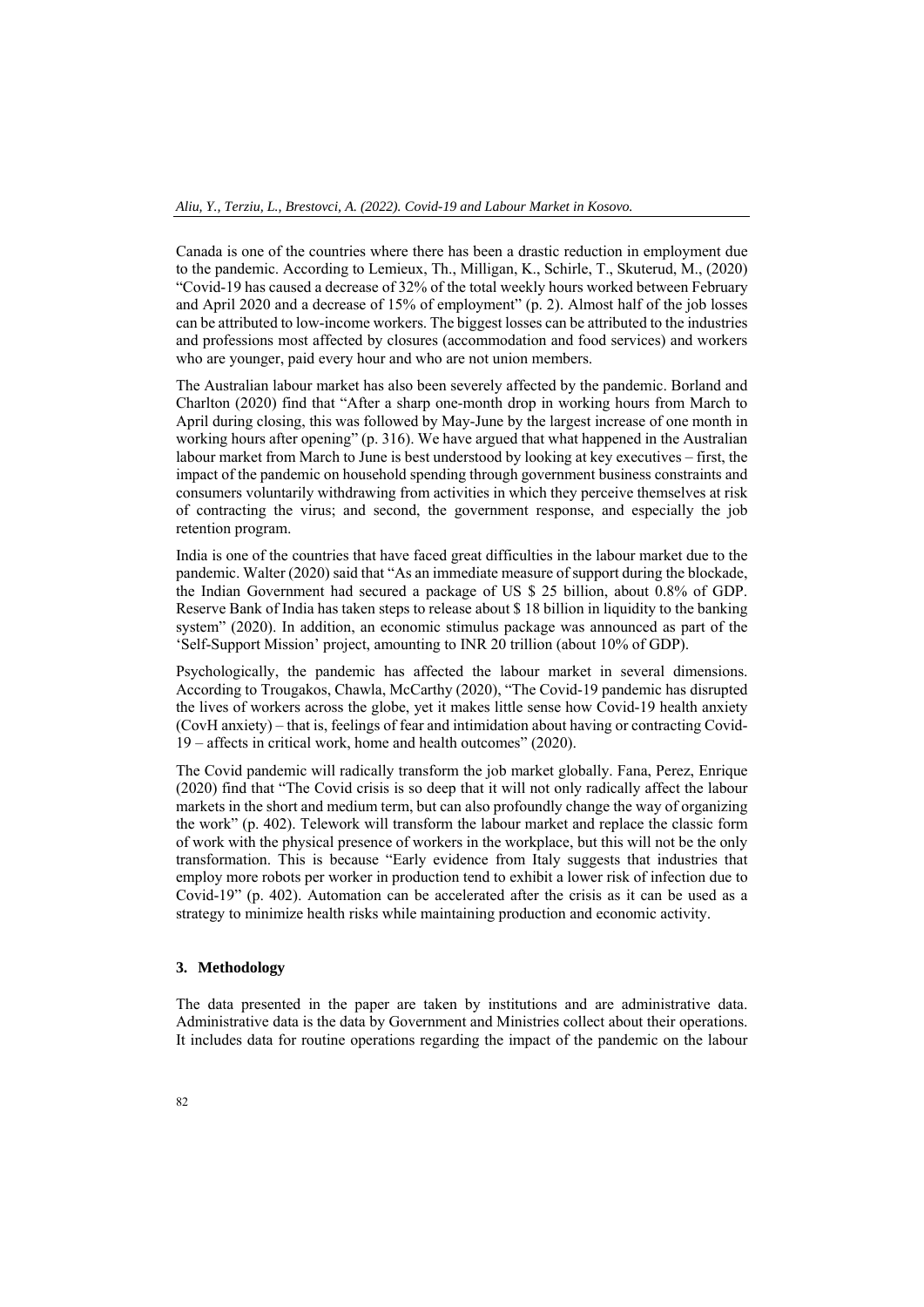market. This administrative data source is a data holding that contains information collected primarily for administrative purposes, but in this paper we based our research on these data. The data presented here are taken from Government public sources. The authors have systematized and cross-referenced such data for the needs of analysis.

## **4. Result and discussion**

### *4.1. The effects of the pandemic on the labour market – statistical and administrative data*

The administrative data of the Employment Agency and the statistical data of the Kosovo Agency of Statistics show an enormous increase in the number of job seekers in the Employment Offices in the first months of the pandemic in 2020. According to these data, the number of jobseekers registered as unemployed in the Employment Offices in the period January – June 2020 was 37392, in contrast to the same period of 2019 when the number of registered jobseekers was 6882.



*Sources: Employment Agency. (2019) Performance report for 2019. Pristine: EA; Employment Agency. (2020) Performance report for 2020. Pristine: EA.*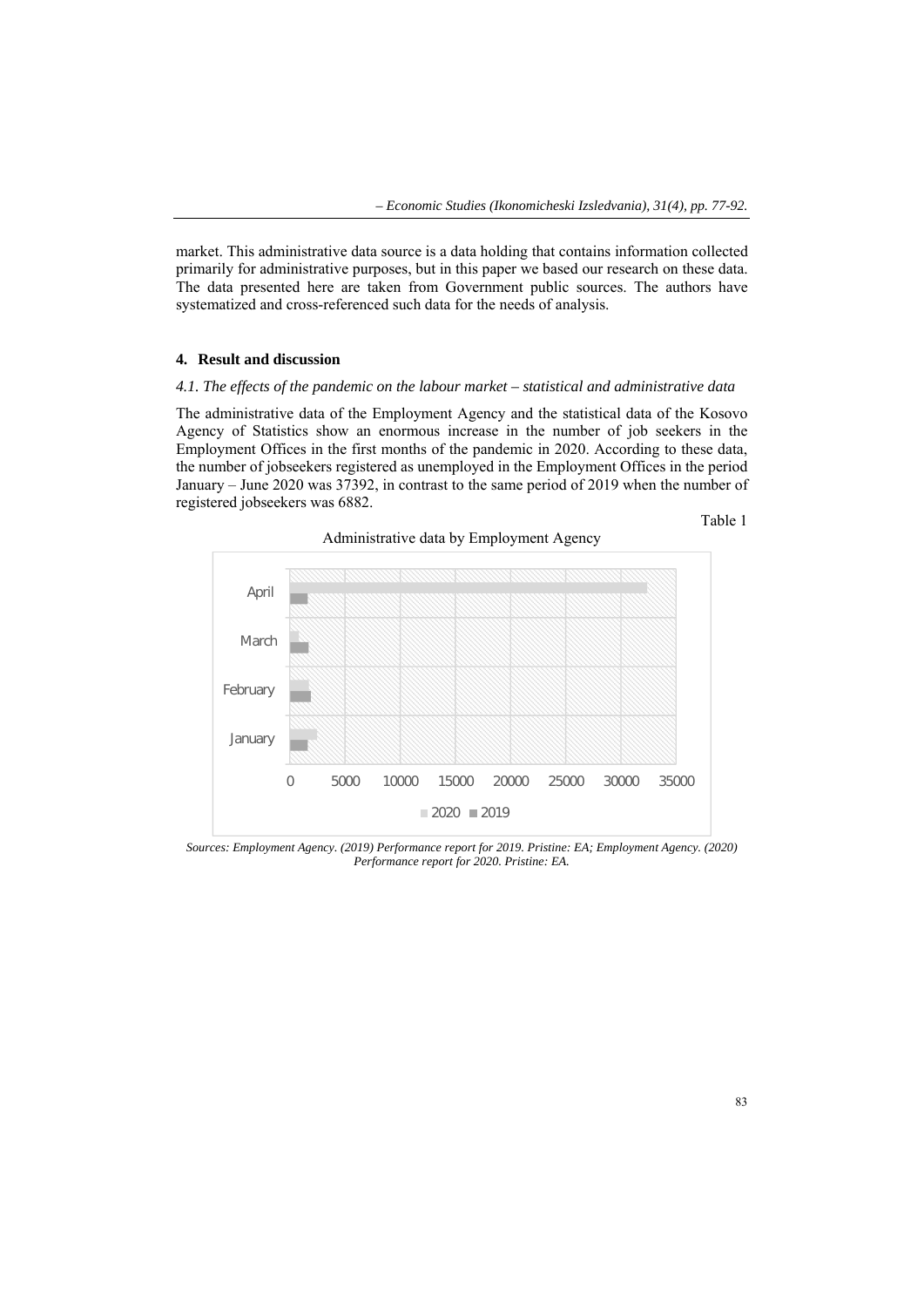

Figure 1

Sources: Kosovo Agency of Statistics. (2018). Labour Force Surveys for 2018. Pristine: KAS; Kosovo Agency of *Statistics. (2017). Labour Force Surveys for 2017. Pristine: KAS; Kosovo Agency of Statistics. (2016). Labour Force Surveys for 2016. Pristine: KAS; Kosovo Agency of Statistics. (2015). Labour Force Surveys for 2015. Pristine: KAS; Kosovo Agency of Statistics. (2014). Labour Force Surveys for 2014. Pristine: KAS; Kosovo Agency of Statistics. (2018). Statistical Yearbook of the Republic of Kosovo, 2018. Pristine: KAS. Kosovo Agency of Statistics. (2019). Statistical Yearbook of the Republic of Kosovo, 2019. Pristine: KAS. Kosovo Agency of Statistics. (2020). Statistical Yearbook of the Republic of Kosovo, 2020. Pristine: KAS.*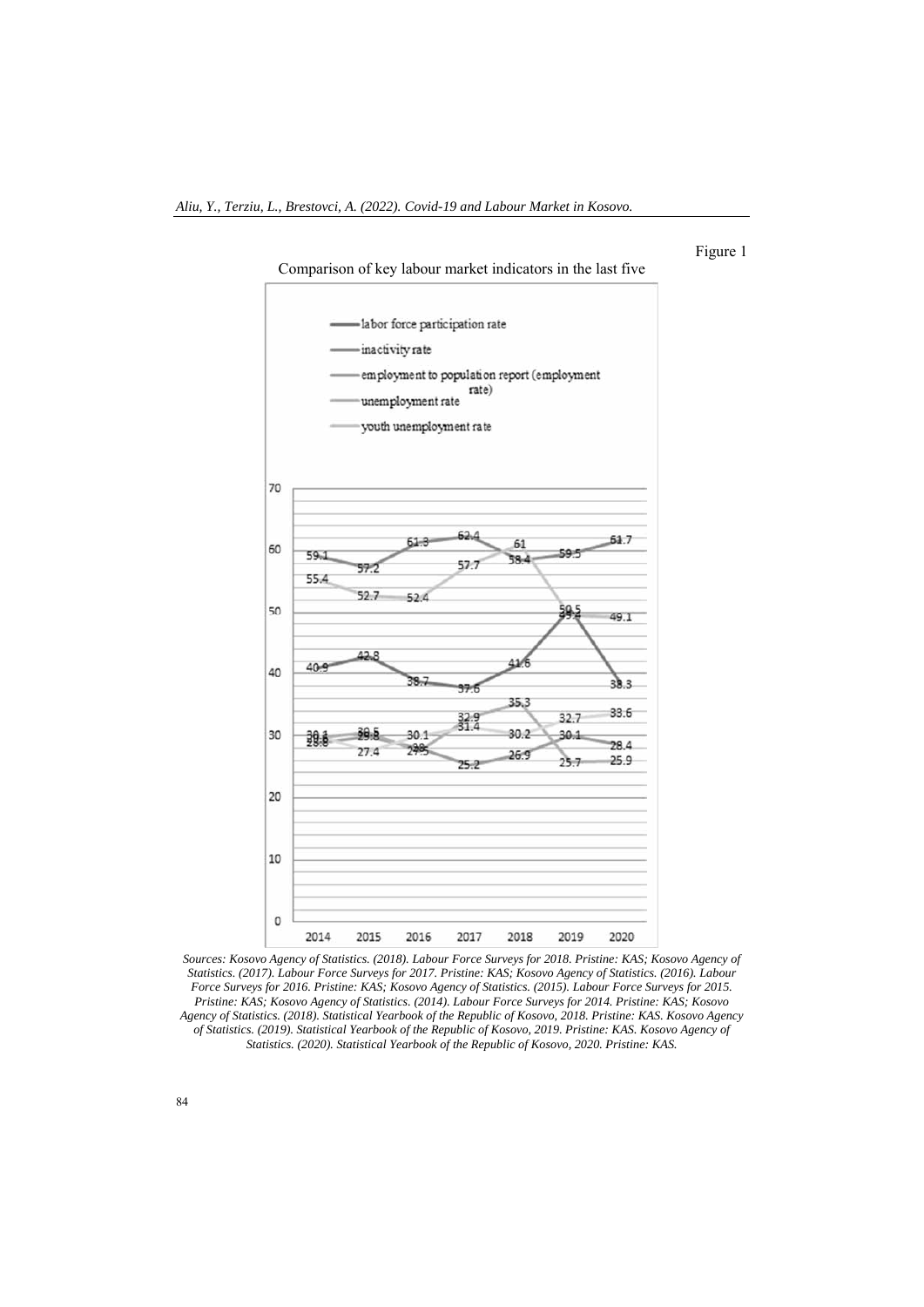The unemployment rate has risen from 25.7% in 2019 to 25.9% in 2020. The increase in the unemployment rate is estimated to have come as a result of the impact of the Covid 19 pandemic on the labour market, in which a considerable number of workers have lost their jobs. The employment rate in 2020 was 28.4%, compared to the year 2019, the employment rate was 30.1%, in which case, it is considered that there was a decrease in employment of 1.7%, which is considered to have come as a result of the pandemic and its impact on the labour market. Large gender differences lie in the labour market. 20.8% of working-age women were active in the labour market in 2020 (21.1% in 2019), compared to 56.0% of men (59.7% in 2019). Unemployment is higher for women than for men (33.2% for women, 23.5% for men in 2020). In 2020, 53% of women were employed in the education, trade and healthcare sectors, while 46.3% of men were employed in the construction, manufacturing and trade sectors. The unemployment rate among young people aged 15-24 has decreased from 49.4% in 2019 to 49.1% in 2020. About 37.4% of young people aged 15-19 were longterm unemployed (12 months). Based on the 2020 labour Force Survey, there are gender differences among young people in terms of unemployment. Among young men, the unemployment is 45.2%, while among women, the unemployment is 57.2%, i.e. with a difference of 12%. According to VET, about 67% of the registered unemployed are considered long-term unemployed, while the percentage of young people in the NEET category has increased from 32.7% in 2019 to 33.6% in 2020 (33.2% among young women and 34.0% among men).

### *4.2. The reaction of Kosovo institutions to the impact of the pandemic on the labour market*

At the end of March 2020 the Government of the Republic of Kosovo approved the Fiscal Emergency Package to address the consequences of the pandemic (Decision of the Government of the Republic of Kosovo, No 01/2019, dated: 30.03.2020). If we look at the measures contained in the package, we see that, out of 13 measures contained in the package in total, 6 of them are directly for the labour market, as they are:

- Double payment of the value of the social scheme for all beneficiaries of social schemes for April and May;
- Additional payment in the amount of thirty (30  $\epsilon$ ) euros per month for all beneficiaries of social and pension schemes which receive a monthly payment in the amount of less than one hundred (100  $\epsilon$ ) euros for the months of April, May and June;
- Providing a salary supplement in the amount of three hundred (300  $\epsilon$ ) for field workers who are directly exposed to the risk of infection in their work: medical staff, police, Correctional Service officials, Emergency Management Agency officials, KSF staff, workers working in Quarantine;
- Additional payment in the amount of one hundred (100  $\epsilon$ ) euros for workers of grocery stores, bakeries and pharmacies for April and May;
- Additional payment in the amount of one hundred (100  $\epsilon$ ) euros for workers of grocery stores, bakeries and pharmacies for April and May;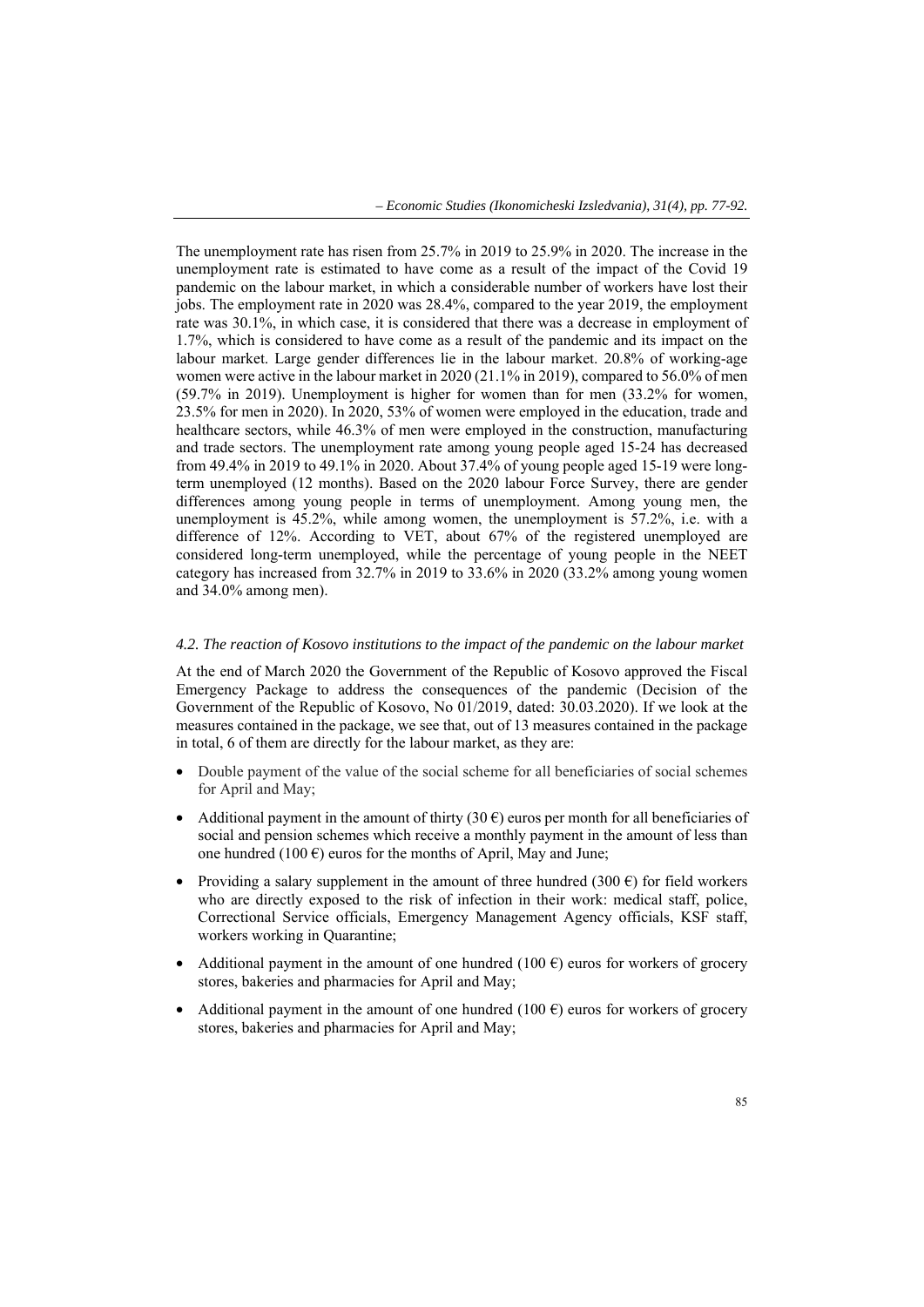• Payment of monthly assistance in the amount of one hundred and thirty euros (130  $\epsilon$ ) to citizens, who lose their job due to the public health emergency situation for the months of April, May and June.

The process of drafting and approving new packages

Figure 2



In addition to the Fiscal Emergency Package, the Government of the Republic of Kosovo in 2020 approved the measures for the implementation of the Economic Recovery Package (Decision of the Government of the Republic of Kosovo, No 06/58, dated: 14. 01. 2021). The approved plan for the implementation of the Economic Recovery Program amounts to three hundred and sixty-five million euros (365,000,000.00  $\epsilon$ ). If we look closely at the measures contained in the economic recovery package, out of a total of 15 measures, only 5 of them

are for direct employment support, as they are:

- Increase of employment, in particular of specific groups of workers with a lower probability of employment;
- Increase local agricultural production, increase employment in rural areas, reduce the import of agricultural products, overcome the challenges of lack of sales caused by Covid-19 and increase food security;
- Stimulating aggregate demand, which promotes production and employment with multiplier effects in the economy;
- Financial support for youth employment, support of civil society organizations, other informal groups, stimulation of cultural, artistic, sports activities and their revitalization;
- Financial support for projects and initiatives aimed at improving the position of women in society and the economy.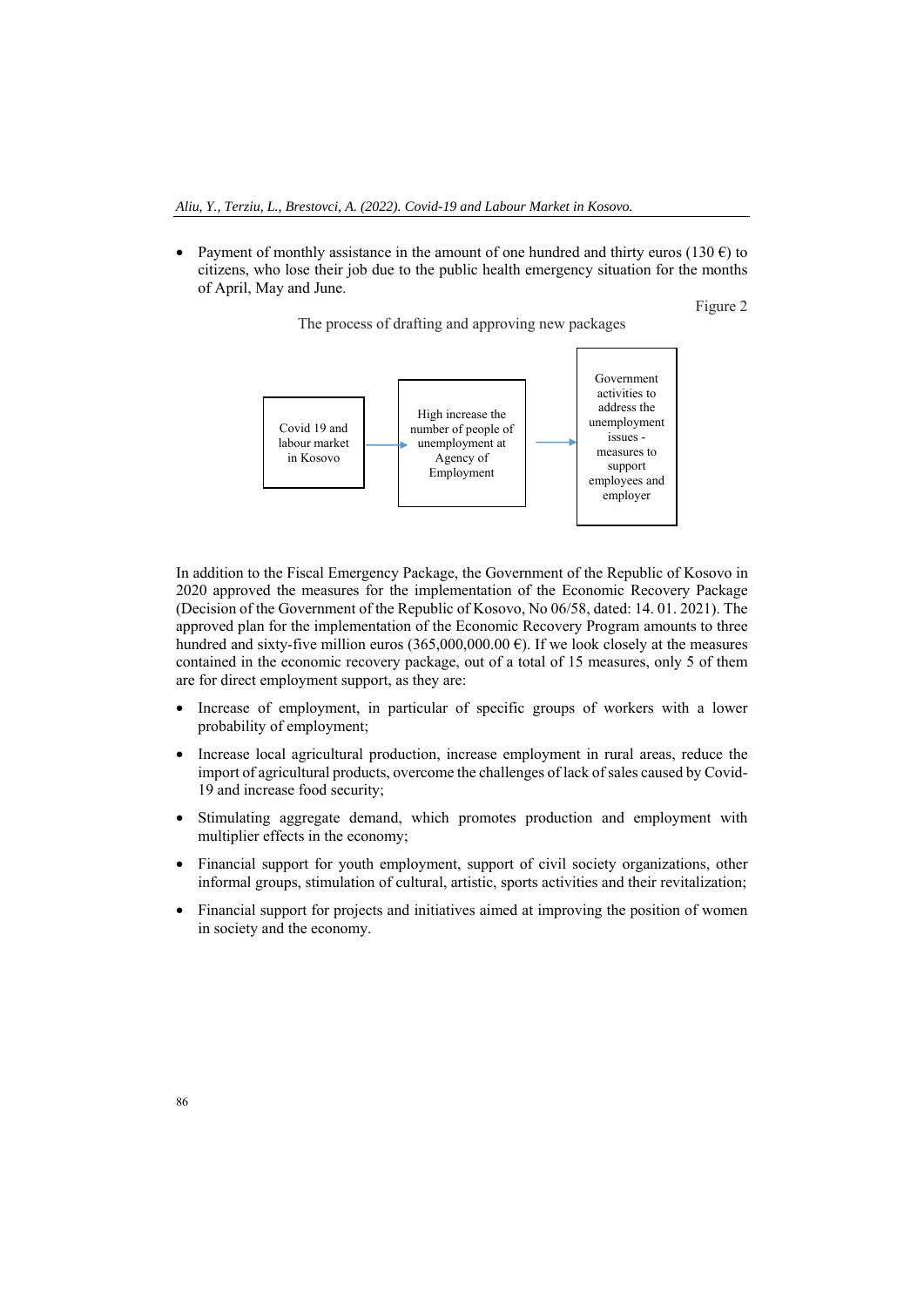# Table 3

Fiscal Emergency Package to address the consequences of the pandemic

| Fiscal Emergency Package to address the consequences of the pandemic |                                                                                                                                                                                                                                                                                                                        |               |  |  |
|----------------------------------------------------------------------|------------------------------------------------------------------------------------------------------------------------------------------------------------------------------------------------------------------------------------------------------------------------------------------------------------------------|---------------|--|--|
| Number                                                               | Measures                                                                                                                                                                                                                                                                                                               | Amount, $\in$ |  |  |
| 1                                                                    | Double payment of the value of the social scheme for all beneficiaries of social<br>schemes for April and May                                                                                                                                                                                                          | 7,650,000.00  |  |  |
| $\overline{2}$                                                       | Additional payment in the amount of thirty (30 $\epsilon$ ) euros per month for all beneficiaries<br>of social and pension schemes who receive a monthly payment in the amount of less<br>than one hundred (100 $\epsilon$ ) euros, for the months of April, May and June                                              |               |  |  |
| 3                                                                    | Financial support for companies that are in financial difficulties due to the decline of<br>their activity due to the public health emergency situation                                                                                                                                                                |               |  |  |
| $\overline{4}$                                                       | Providing interest-free lending to public enterprises that have financial difficulties due<br>to the public health emergency situation, in order to ensure their temporary liquidity,<br>with a return until 31.12.2020                                                                                                | 20,000,000.00 |  |  |
| 5                                                                    | Providing additional financial support to the Municipalities of the Republic of Kosovo<br>that have been affected in dealing with the pandemic, in case of need due to the<br>eventual extension of the public health emergency situation                                                                              | 10,000,000.00 |  |  |
| 6                                                                    | Providing a salary supplement in the amount of three hundred (300 $\epsilon$ ) for field<br>workers who are directly exposed to the risk of infection in their work: medical staff,<br>police, Correctional Service officials, Emergency Management Agency officials, KSF<br>staff, workers working in Quarantine      | 15,000,000.00 |  |  |
| $\overline{7}$                                                       | Additional payment in the amount of one hundred (100 $\epsilon$ ) euros for workers of<br>grocery stores, bakeries and pharmacies for April and May                                                                                                                                                                    | 3,000,000.00  |  |  |
| 8                                                                    | Payment of monthly assistance in the amount of one hundred and thirty (130 $\epsilon$ ) euros<br>to citizens who lose their job due to the public health emergency situation, for the<br>months of April, May and June                                                                                                 | 4,000,000.00  |  |  |
| 9                                                                    | Supporting initiatives and projects aimed at improving the lives of non-majority<br>communities in the Republic of Kosovo, which have been hit hardest by the public<br>health emergency situation, in the amount of up to two million                                                                                 | 2,000,000.00  |  |  |
| 10                                                                   | Increase the budget for grants and subsidies for the Ministry of Agriculture, Forestry<br>and Rural Development to increase agricultural production                                                                                                                                                                    | 5,000,000.00  |  |  |
|                                                                      | Increase the budget for grants and subsidies to the Ministry of Culture, Youth and<br>Sports to avoid the situation created by the emergency situation of public health in<br>sports and cultural activities                                                                                                           | 5,000,000.00  |  |  |
| 11                                                                   | Support for exporters in the Republic of Kosovo after the end of the public health<br>emergency situation                                                                                                                                                                                                              | 10,000,000.00 |  |  |
| 12                                                                   | Financial support for companies that register employees with an employment contract<br>of at least one (1) year during the period of public health emergency situation, from<br>one hundred and thirty (130 $\epsilon$ ) euros for the next two months after registration                                              | 6,000,000.00  |  |  |
| 13                                                                   | Payment of monthly assistance in the amount of one hundred and thirty (130 $\epsilon$ ) euros<br>for citizens with severe social conditions, registered as unemployed in the competent<br>institution, who are not beneficiaries of any monthly income from the Kosovo budget,<br>for the month of April, May and June | 3,000,000.00  |  |  |

*Source: Decision of the Government of the Republic of Kosovo, No. 01/2019, dated: 30.03.2020.*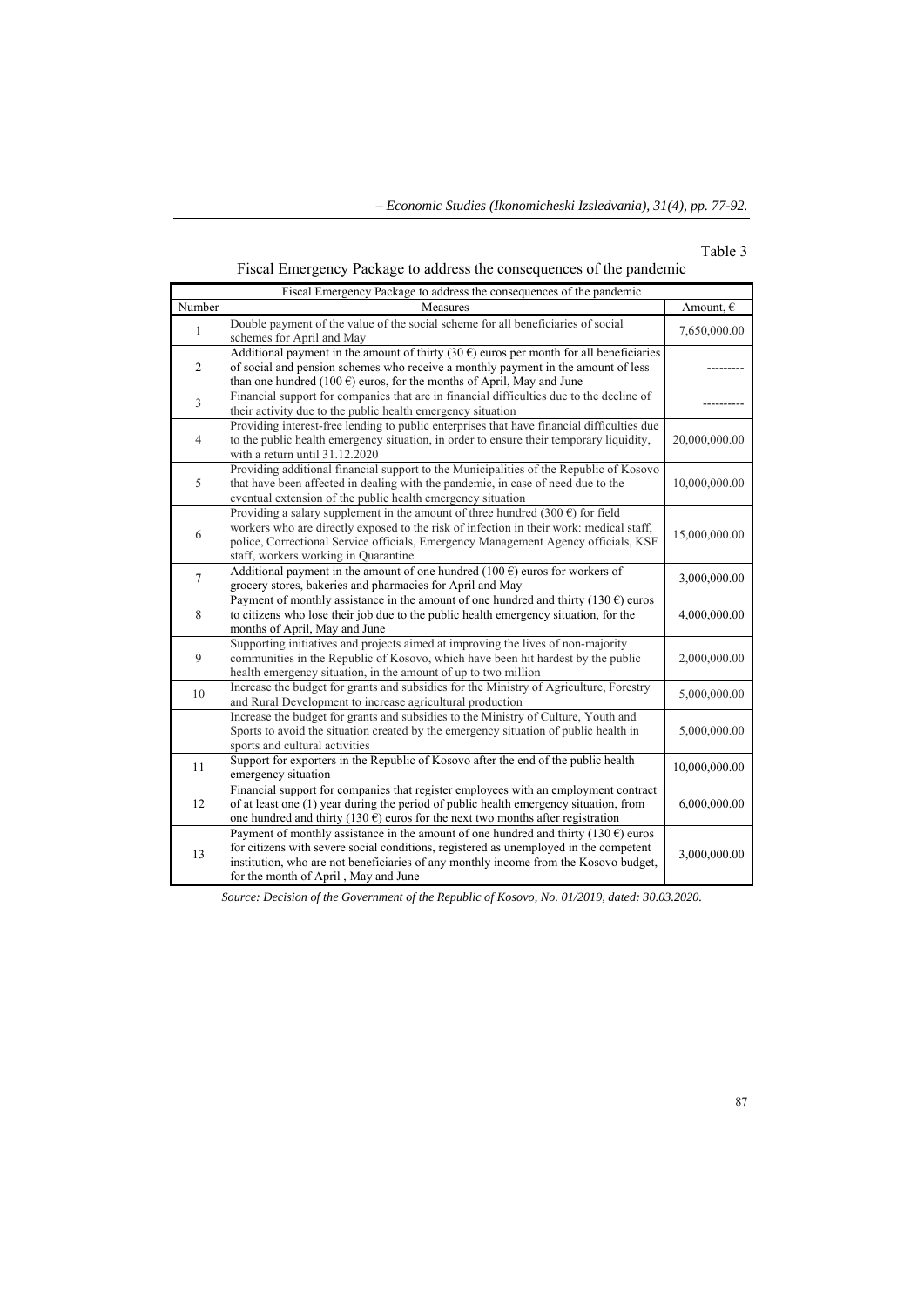# Table 4

| Economic Recovery Package |                                                                                                                                                                                                                                                   |                    |  |  |
|---------------------------|---------------------------------------------------------------------------------------------------------------------------------------------------------------------------------------------------------------------------------------------------|--------------------|--|--|
| Number                    | Measures                                                                                                                                                                                                                                          | Amount, $\epsilon$ |  |  |
| $\mathbf{1}$              | Facilitate access to credit for private enterprises, to finance investment projects and<br>the continuation of the operation                                                                                                                      | 100,000,000.00     |  |  |
| $\overline{2}$            | Relief of the tax burden of businesses, to improve their short-term liquidity                                                                                                                                                                     | 15,000,000.00      |  |  |
| $\overline{3}$            | Increase of employment, in particular of specific groups of workers with lower<br>probability for employment                                                                                                                                      | 67,300,000.00      |  |  |
| $\overline{4}$            | Increase local agricultural production, to increase employment in rural areas, to<br>reduce the import of agricultural products, to overcome the challenges of lack of<br>sales caused by Covid-19 and to increase food security                  | 26,000,000.00      |  |  |
| 5                         | Stimulating aggregate demand, which promotes production and employment with<br>multiplier effects in the economy                                                                                                                                  | 15,000,000.00      |  |  |
| 6                         | Support the operation and capital investments of public enterprises, in particular,<br>those investments that are of a strategic nature, to afford the reduction of collection<br>revenues and the necessary capital investments to be undertaken | 17,000,000.00      |  |  |
| $\tau$                    | Financial support for youth employment, support of civil society organizations,<br>other informal groups, stimulation of cultural, artistic, sports activities and their<br>revitalization                                                        | 5,000,000.00       |  |  |
| 8                         | Support for existing and new programs related to regional development through<br>the Ministry of Regional Development, which affect balanced regional<br>development                                                                              | 2,000,000.00       |  |  |
| 9                         | Support to non-majority communities in the Republic of Kosovo, for projects and<br>initiatives aimed at improving their lives and their economic revival                                                                                          | 2,000,000.00       |  |  |
| 10                        | Financial support for projects and initiatives aimed at improving the position of<br>women in society and the economy                                                                                                                             | 2,000,000.00       |  |  |
| 11                        | Support of the education sector to enable the successful start and progress of<br>learning during the school year 2020/2021                                                                                                                       | 10,000,000.00      |  |  |
| 12                        | Support to Kosovo municipalities to manage the situation created by the Covid-19<br>pandemic                                                                                                                                                      | 10,000,000.00      |  |  |
| 13                        | Financial support for compatriots covering the cost of the insurance policy<br>premium                                                                                                                                                            | 3,000,000.00       |  |  |
| 14                        | Financing (reimbursement of budget lines) for the implementation of the measures<br>of decision no. 01/19 of the Government of the Republic of Kosovo                                                                                             | 71,700,000.00      |  |  |
| 15                        | Contingency for emergencies – Contingency is maintained for emergencies for<br>better coping with the pandemic Covid-19                                                                                                                           | 19,000,000.00      |  |  |

### Economic Recovery Package

*Source:* Decision of the Government of the Republic of Kosovo, No. 06/58, dated: 14.01.2021*.* 

### *4.2. Administrative data and discussion*

The data on the results consist of administrative data obtained from government agencies regarding the number of beneficiaries of various measures. It should be noted that the execution of the measures has not been completed yet, which means that it is a process, which is still ongoing and consequently, we do not yet have collected data on the number of citizens who have benefited from the measures; some of the institutions have not yet systematized and published the data until the moment of writing this paper. It should also be noted that we have focused only on measures that are directly related to the labour market, while other measures we have not traced.

Regarding the measure for the payment of monthly assistance in the amount of one hundred and thirty euros (130  $\epsilon$ ) for citizens with severe social conditions, registered as unemployed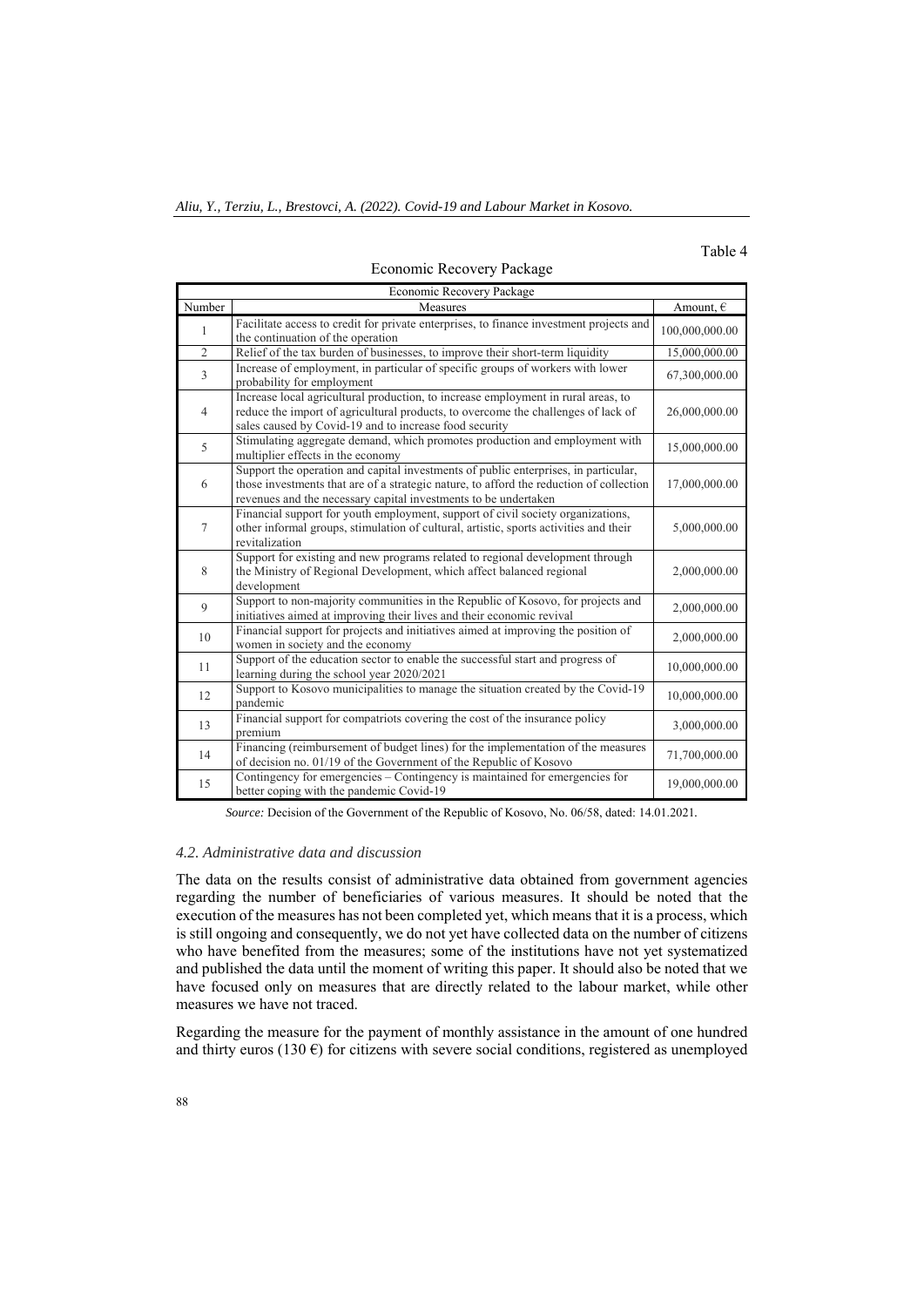in the competent institution, who are not beneficiaries of any monthly income from the Kosovo budget, for April, May and June, in the amount of up to three million (3,000,000.00  $\epsilon$ ) euros, as can be understood from the data presented in chart 1, the number of families that have benefited from this measure is a total of 87,277 with 261,523 members.

Table 5

| Beneficiaries of the fifteenth measure of the emergency package |                    |                            |  |  |
|-----------------------------------------------------------------|--------------------|----------------------------|--|--|
| Month                                                           | Number of families | Number of a family members |  |  |
| April                                                           | 25,376             | 75.184                     |  |  |
| May                                                             | 31,381             | 94.713                     |  |  |
| June                                                            | 30,520             | 91.626                     |  |  |
| Total                                                           | 87.277             | 261, 523                   |  |  |

Beneficiaries of the fifteenth measure of the emergency package

*Source: Government of Kosovo.* 

Table 5 summarizes the number of beneficiaries by measures to support the labour market from the emergency package. Regarding the measure for supporting employers to support the salaries of active workers with 170 euros each in order to maintain the current level of employment, the number of active workers who have benefited from the measure is 148,188. The purpose of the measure is to support employers in order to keep workers at work, as well as to maintain the current level of employment. The measure for the support of inactive workers was aimed at supporting inactive workers with 130 euros per month. The number of citizens who have benefited from this measure is 834 beneficiaries. Measures to support new workers have also been part of the package. The purpose of the measure was the financial support of new workers with 130 euros per month. The number of citizens who have benefited from this measure is 14,988 beneficiaries. The number of beneficiaries from the measure of support of endangered workers with 100 euros per month is 14,925 beneficiaries.

## Table 6

Measures to support the labour market, as well as the number of beneficiaries by measure

| Measures to support the labour market             |                   |                                  |  |  |
|---------------------------------------------------|-------------------|----------------------------------|--|--|
| <b>Measures</b>                                   | The number of     | Indicators of the labour market  |  |  |
|                                                   | the beneficiaries | by measures by persons (2020)    |  |  |
| Support for active workers                        | 148,188           | 507,826 (total active persons)   |  |  |
| The number of inactive workers who have benefited | 834               | 720,392 (total inactive persons) |  |  |
| from the measures                                 |                   |                                  |  |  |
| Support for new workers                           | 14.988            | n/d                              |  |  |
| Support for vulnerable workers                    | 14.925            | n/d                              |  |  |
| Total                                             | 178.935           |                                  |  |  |

Source: Government of Kosovo and Kosovo Agency of Statistics. (2020). Labour Force Surveys for 2020. Pristine: KAS.

### *4.3. Comparing the measures undertaken by Government of Kosovo with measures undertaken by other countries for the labour market*

In Table 7, we compare the measures undertaken by Government of Kosovo with measures undertaken by other countries regarding the labour market. The aim of this part is to crosscut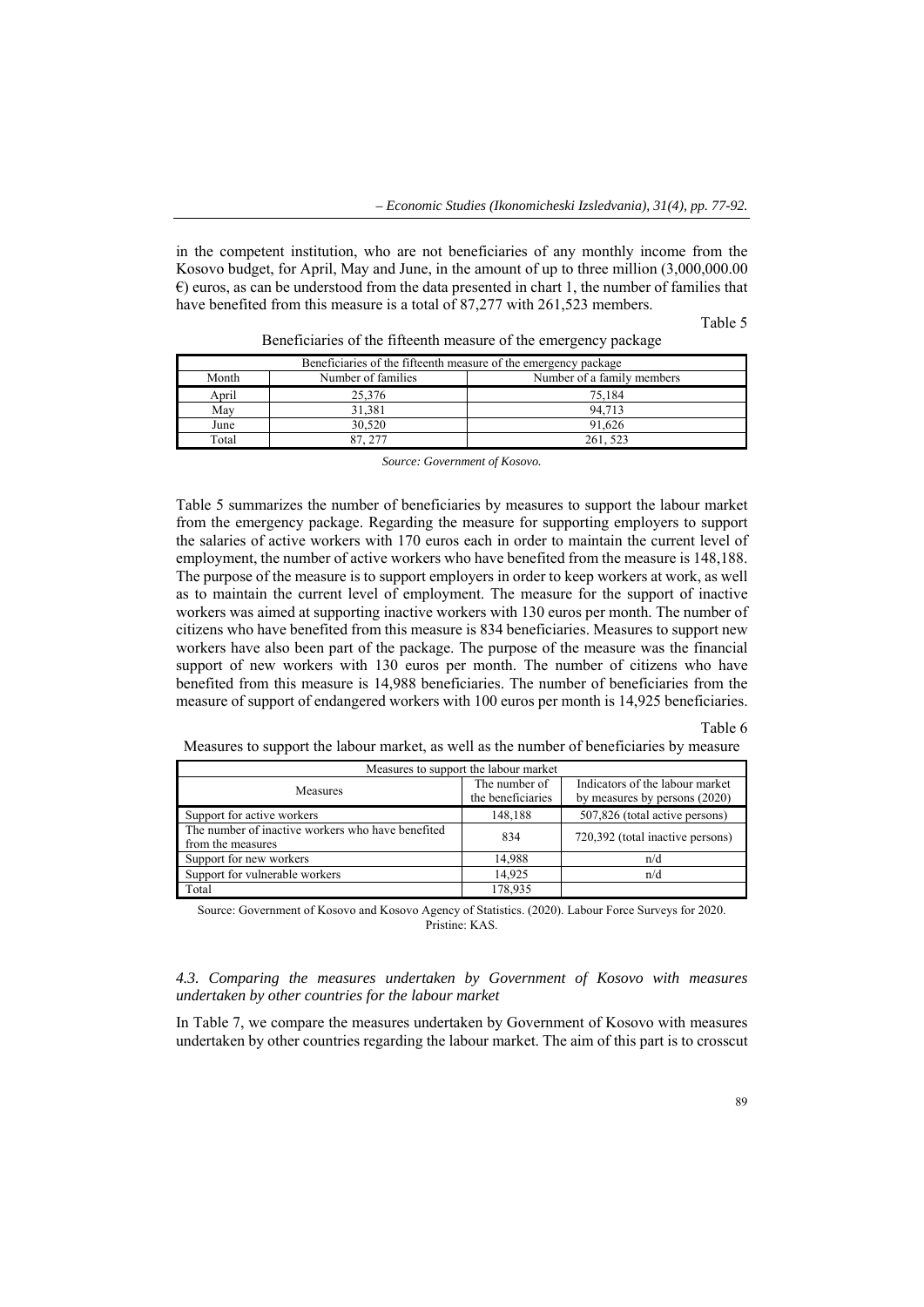and compare the measures undertaken by other countries with measures undertaken by Kosovo institutions regarding to support for employers and employees. The table identifies the main measures to support the employers and measures to support the employees undertaken by the other countries, in another hand, for each measure, we compare with measures undertaken by Kosovo. As we can see from the table, only some of the measures undertaken by other countries are also adapted for Kosovo. We had wage subsidies in Kosovo. While Kosovo does not have a scheme for unemployment benefits, only for three months (March, April and May) of 2020, the unemployed persons had a benefit from an emergency package in the name of unemployment. Also, Kosovo has paid leave for maternity, but this is only for women on the job, while unemployed women don't benefit any paid leave. Some of the measures were for all citizens, not only for employers and employees, like psychological support to face the pandemic.

Table 7

| Measures undertaken by the governments of other countries to support the labour market /              |  |  |  |
|-------------------------------------------------------------------------------------------------------|--|--|--|
| compare with Kosovo                                                                                   |  |  |  |
| Measures undertaken by the governments of other countries to support the labour market / compare with |  |  |  |

| Measures undertaken by the governments of other countries to support the labour market / compare with<br>Kosovo |            |                                                                  |        |  |  |
|-----------------------------------------------------------------------------------------------------------------|------------|------------------------------------------------------------------|--------|--|--|
| Measures to support the employers                                                                               | Kosovo     | Measures to support the employees and<br>unemployed              | Kosovo |  |  |
| Active market labour measures<br>(Wage subsidy)                                                                 | <b>Yes</b> | New rules on unemployment benefits                               | Partly |  |  |
| Creation of specific new financial<br>funds                                                                     | No         | Replacement income - paid leave                                  | Partly |  |  |
| Extension of working hours in the<br>health sector                                                              | <b>Yes</b> | Extension of working hours in the<br>health sector               | Yes    |  |  |
| Occupational health and safety<br>measures                                                                      | <b>Yes</b> | Sickness benefits in case of Covid-19<br>contamination/isolation | No.    |  |  |
| Work from home (telework)                                                                                       | Yes        | Work from home                                                   | Yes    |  |  |
| Restricting business activities to<br>essential services                                                        | <b>Yes</b> | Active market labour measures (Start-<br>up)                     | No.    |  |  |
| Development of social dialogue with<br>employers                                                                | Partly     | Development of social dialogue with<br>employees                 | Partly |  |  |
| Various tax incentives                                                                                          | Partly     | Partial re-securing of workers' salaries                         | No     |  |  |
| Psychological support for employers                                                                             | Partly     | Psychological support for workers                                | Partly |  |  |

## **5. Some Policy Recommendations**

Based on the data presented in the paper, we have articulated some policy recommendations:

- Increase the general number of people who benefit from measures through increasing the budget for these measures.
- Government must target to maintain current jobs. Current jobs can maintain by support for the employee through different kinds of subsidies (wage subsidies, subsidies for the training of employees, subsidies for pensions or tax of employees, etc.).
- To target integration of the people who are inactive in the labour market through active market labour measures.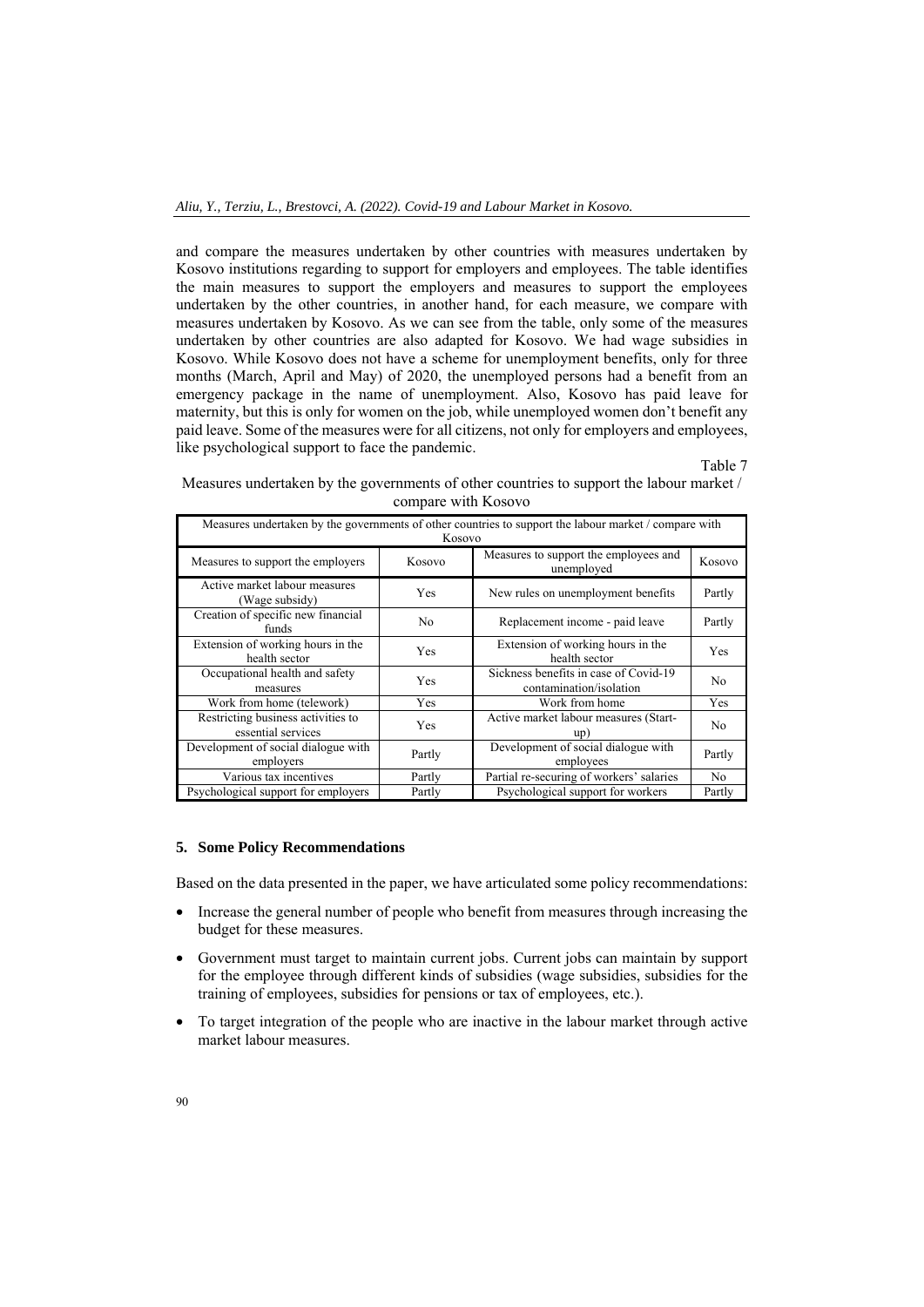- Promotion of employment of the people from vulnerable workers in the labour market (communities, women, etc.) through business start-up programs.
- To invest in vocational training programs based on the needs of the labour market (for example, training for online sales).
- Government of Kosovo must expand the measures to support the employers and employees based on the good experiences of other countries (creation of specific new financial funds, a start-up for job seekers, etc.).

#### **6. Conclusions**

Based on the results of the research, the authors of the paper concluded that the pandemic has had a significant impact on the labour market in Kosovo due to the fact that we have closures of many businesses, which has led to the termination of employment contracts and increasing the number of unemployed and jobseekers registered in the Employment Offices. Then, although Kosovo institutions have adopted the emergency package, as well as the economic recovery package in response to the challenges posed by the pandemic, according to participants in the study, it appears that the institutions have not done enough to support them during the pandemic and that most of them did not benefit from the emergency package measures as well as the economic recovery package. Therefore, based on these data, it can be concluded that the Government of Kosovo has not had a proper strategy to help the citizens affected by the pandemic.

### **References**

- Biasi, M. (2020). Covid-19 and Labour Law in Italy. European Labour Law Journal 2020, Vol. 11(3), pp. 306- 313. DOI: https://doi.org/10.1177/2031952520934569.
- Böheim, R., Leoni, Th. (2020). Crisis Response Monitoring Austria. IZA Institute of labour Economics, pp. 3-14 [online] Available at: https://www.iza.org/wc/files/downloads/iza\_crisismonitor\_countryreport\_at\_ 202010.pdf [Accessed 11 Nov 2021].
- Borland, J., Charlton, A. (2020). The Australian Labour Market and the Early Impact of Covid 19: An Assessment. – Australian Economic Review, Vol. 53, N 3, pp. 297-31. DOI: 10.1111/1467-8462.12386.
- Central Bank of Kosovo. (2020). Quarterly Assessment of Macroeconomic Developments. N 30, pp. 6-12 [online] Available at: https://bqk-kos.org/wp-content/uploads/2020/07/CBK\_Q1\_2020\_MD.pdf [Accessed 11 Nov 2021].
- Decision of the Government of the Republic of Kosovo, Nr 01 / 2019, date: 30. 03. 2020, [online] Available at: https://kryeministri-ks.net/wp-content/uploads/2020/03/Vendimi-i-Qeveris%C3%AB-nga-Mbledhja-e-19.pdf.
- Decision of the Government of the Republic of Kosovo, Nr 06 / 58, date: 14. 01. 2021. Link: https://kryeministriks.net/wp-content/uploads/2021/01/Vendimet-e-Mbledhjes-se-58-t%C3%AB-Qeveris%C3%AB.pdf [Accessed 11 Nov 2021].
- Dias, M., Joyce, R., Postel-Vinay., Xu, X. (2020). The Challenges for Labour Market Policy during the Covid-19 Pandemic. – Fiscal Studies, Vol. 41, N 2, pp. 371-382, DOI: https://doi.org/10.1111/1475-5890.12233.
- Eichhrost, W., Marx, P., Rinne, U. (2020). Manoeuvring Through the Crisis: Labour Market and Social Policies during the Covid-19 Pandemic. – Review of European Economic Policy, Vol. 55, N 6, pp. 375-380. DOI: 10.1007/s10272-020-0937-6.
- Employment Agency of the Republic of Kosovo. (2019). Employment and Vocational Training, 2019. Pristine: EARK, pp. 11-14.